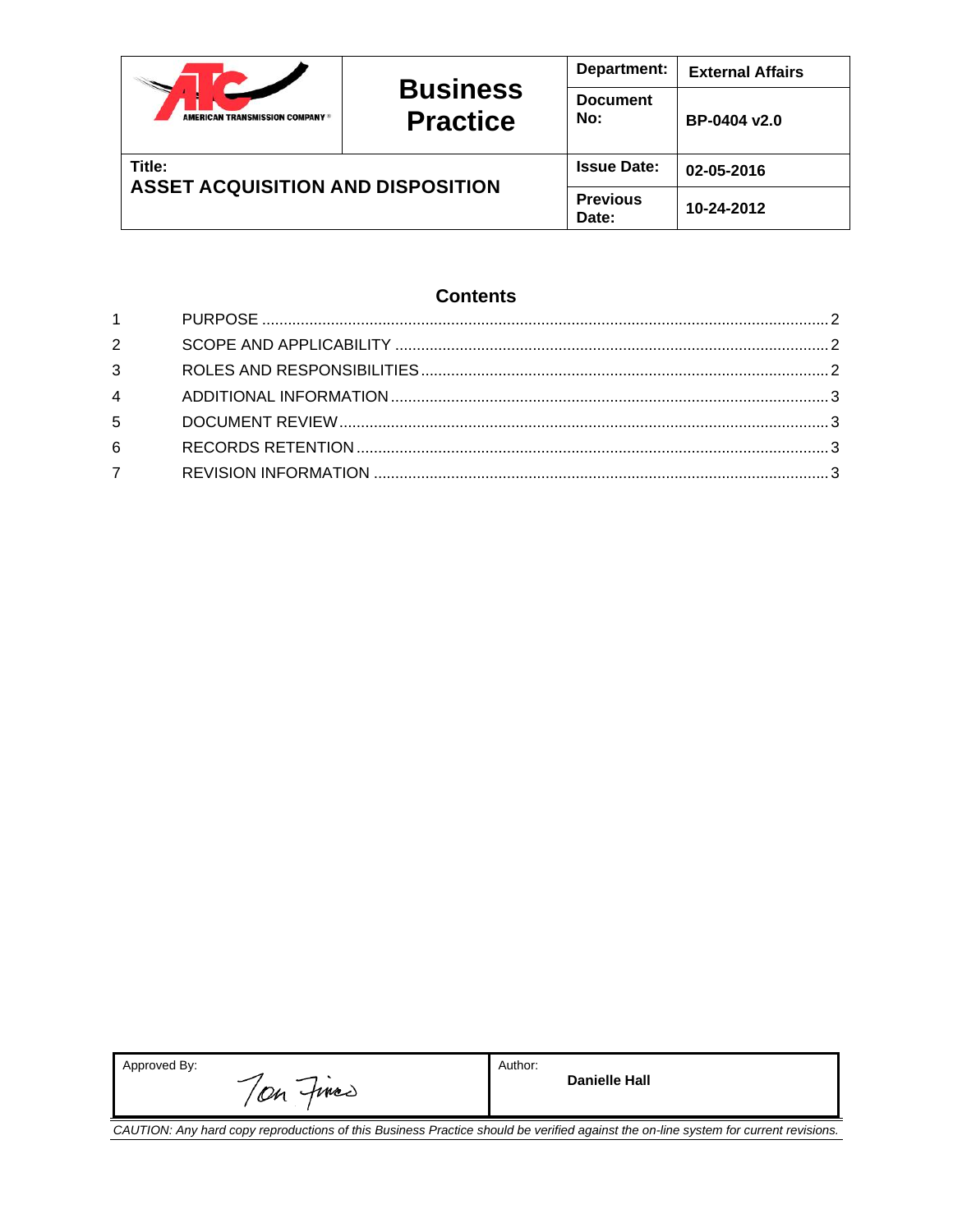### <span id="page-1-0"></span>**1 PURPOSE**

The purpose of this Business Practice is to provide an overview of how ATC performs acquisitions or dispositions of facilities that support the ATC transmission system (a "Transaction").

ATC welcomes the opportunity to acquire additional assets that complement our existing transmission network. ATC may also wish to dispose of certain assets from time to time. The process of transferring assets to ATC begins with a proposal of transfer, written by the current facility owner, and received by ATC. Once received, ATC delineates the additional information needed to evaluate the proposed transfer. At the conclusion of the Execution Team Review ATC shall decide whether to accept the proposal and will communicate its decision with the prospective Transaction counter-party by letter. (Assets meeting certain net book value criteria may be requested for transfer in exchange for membership units in ATC LLC. All acquisitions involving ATC membership units require approval by the ATC Board of Directors.) <sup>1</sup>

# <span id="page-1-1"></span>**2 SCOPE AND APPLICABILITY**

This Business Practice applies to acquisitions, transfers and sales or other dispositions of facilities<sup>2</sup> between ATC and any third-party entity.

An Execution Team Review is performed for assets proposed to be transferred. This review may include, but is not limited to, the following activities: engineering review of facilities, financial analysis of property units; physical inspection of facilities, environmental review and assessment of associated land rights. Supporting documentation is required from the prospective transferor.

Required documentation can include:

- Physical and electrical drawings to demonstrate the current facility configuration and capability
- An inventory, including plant accounting records, to determine the current facility Net Book Value
- Historical operational and maintenance documentation
- Documented proof of land rights to be transferred
- Proof of all required certificates or authorizations provided by state or local government authorities to be transferred (e.g., Certificate of Public Convenience and Necessity (CPCN), DNR permits, etc.).

# <span id="page-1-2"></span>**3 ROLES AND RESPONSIBILITIES**

l

The External Affairs department of ATC leads the Transaction process which is further described in the Asset Acquisition or Disposition Procedure PR12-04. Additional functional areas of ATC participate on the Execution Team as appropriate. ATC Legal must be consulted regarding FERC Federal Power Act section 203 issues and any necessary state approvals. ATC Legal obtains any authorizations required for acquisitions or dispositions of relevant facilities.

*CAUTION: Any hard copy reproductions of this Business Practice should be verified against the on-line system for current revisions.*

 $1$  To confirm, Federal Power Act section 203 and related regulations require, with respect to acquisition by ATC of assets subject to the jurisdiction of the Federal Energy Regulatory Commission ("FERC") of any value (*i.e.,* \$0 or higher), ATC must apply for and receive specific authorization from the FERC prior to closing any such transaction. In addition, Federal Power Act section 203 and related regulations require, with respect to disposition by ATC of assets subject to the jurisdiction of the FERC with a value of \$10,000,000 or greater, that ATC must apply for and receive specific authorization from FERC prior to closing any such transaction. There may also be state approvals required for the transfer.

<sup>&</sup>lt;sup>2</sup> Assets subject to the jurisdiction of the FERC generally include, but are not limited to, all or any portion of transmission lines, substations, transformers, switches, etc. \$25,000,000 is the current authorization level threshold for the CEO. Confirm with the ATC Expenditure Authorization & Invoice Approval Policy for the current threshold level.